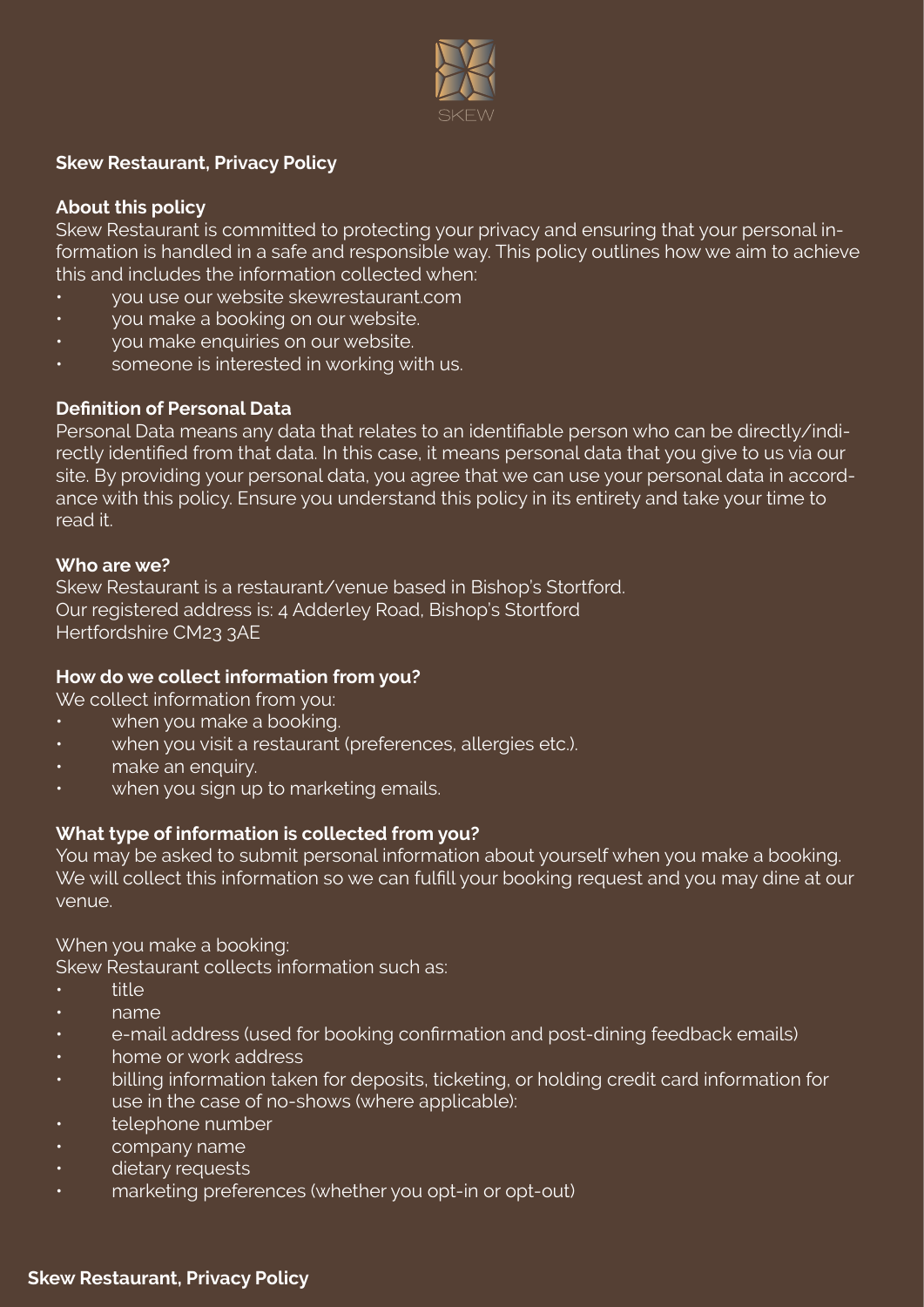When you dine at Skew Restaurant:

- marketing responses (where applicable)
- survey responses
- current and past restaurant reservation details

### When you access our sites:

There is "Device Information" about your computer hardware and software that is automatically collected by Skew Restaurant. This information can include:

- device type (e.g. mobile, computer, laptop, tablet)
- cookies
- operating system
- IP address
- browser type
- browser information (e.g., type, language, and history)
- domain names
- access times
- settings
- referring website addresses
- other data about your device to provide the services as otherwise described in this policy.

### Location information:

If you use our website, we may receive your generic location (such as city or neighbourhood).

#### Careers:

You may submit your CV if you're interested in working for us. This information may include:

- personal details
- employment details
- **education**
- salary history
- other relevant details

We will use this information to assess your application. We may also keep it in our records for future reference. Please get in contact if you would no longer like us to hold your records at info@skewrestaurant.com

#### **How is your information used?**

Our use of your personal data will always have a lawful basis, either because it is necessary to complete a booking, because you have consented to our use of your personal data (e.g. by subscribing to emails), or because it is in our legitimate interests.

We require the information outlined in the previous section to understand your needs and provide you with a better service, and in particular for the following reasons:

- Internal record keeping.
- Send you service emails (booking confirmation and post-dining feedback).
- Improve our products and services.
- Send marketing communications if you have opted in to receive them.
- We may use the information to customise the website according to your interests.

# **Who has access to your information?**

We will not sell, distribute, or lease your personal information to third parties. Any personal information we request from you will be safeguarded under current legislation. We will only share your information with companies if necessary to deliver services on our behalf. For example service providers (e.g. SevenRooms for the provision of online bookings),

#### **Skew Restaurant, Privacy Policy**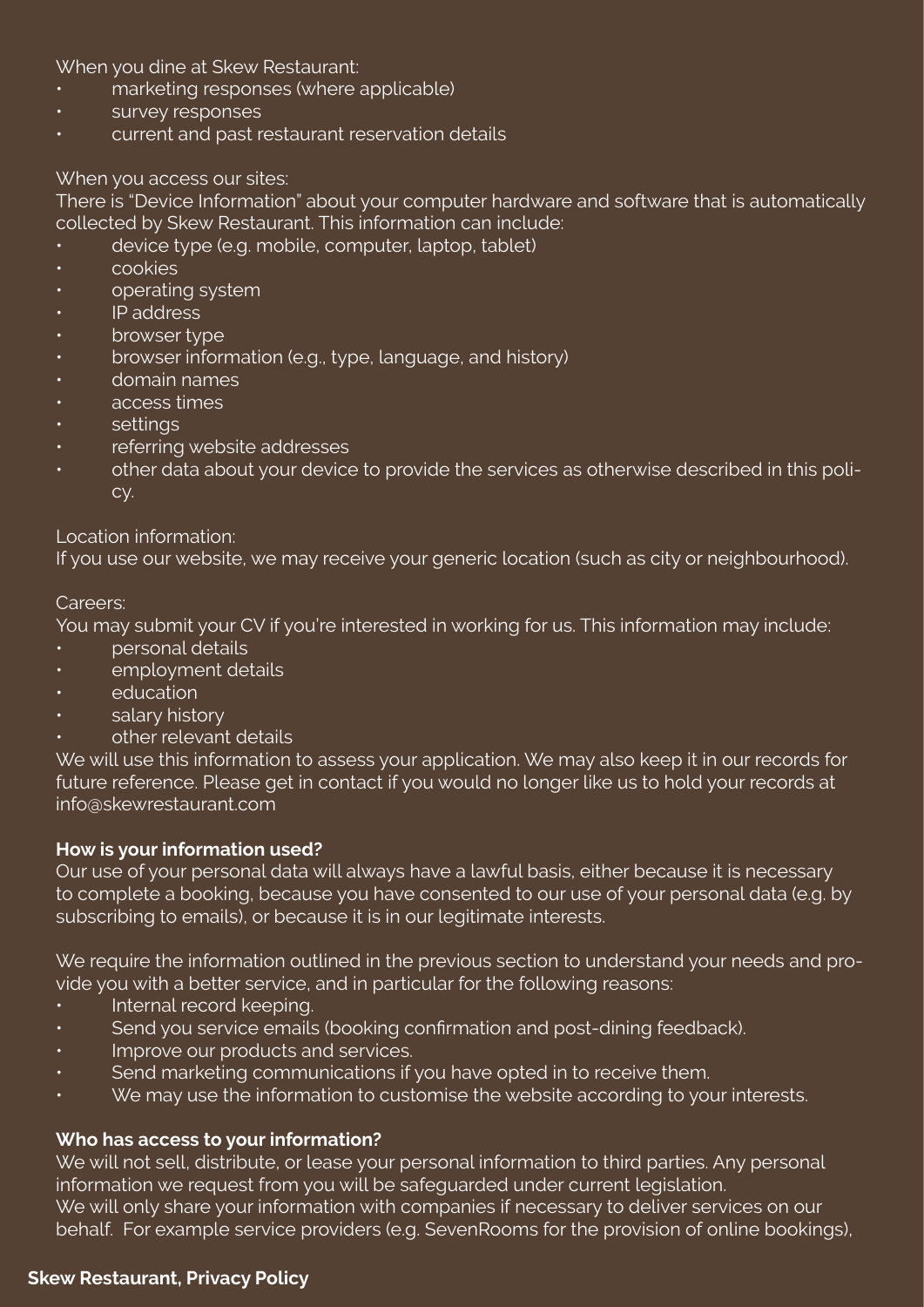third-party payment processors, and other third parties to provide our Sites and fulfil your requests, and as otherwise consented to by you or as permitted by applicable law. Third parties whose content appears on our Site may use third-party Cookies, as detailed below. Please refer to 'Use of Cookies' for more information on controlling Cookies. Please note that we do not control the activities of such third parties, nor the data they collect and use and advise you to check the privacy policies of any such third parties.

You may choose to restrict the collection or use of your personal information at any point. Please refer to the Your Choices section of this Privacy Policy for details.

#### **How and where do we store data?**

We only keep your personal data for as long as we need to in order to use it as described in this privacy policy, and/or for as long as we have your permission to keep it.

# **Profiling**

We may analyse your personal information to create a profile of your interests and preferences so that we can contact you with information relevant to you. We may make use of additional information about you when it is available from external sources to help us do this effectively.

### **Your choices**

We will not contact you for marketing purposes by email, phone or text message unless you have given your prior consent. We will not pass your details to any third parties for marketing purposes unless you have expressly permitted us to. Furthermore, you can change your marketing preferences at any time by contacting us by email at (EMAIL).

You have a right to request a copy of the personal information that Skew Restaurant holds about you and have any inaccuracies corrected. Any such requests should be made to this email address: info@skewrestaurant.com

You have the right to withdraw your consent to us using your personal data at any time, and to request that we delete it. We do not keep your personal data for any longer than is necessary in light of the reason(s) for which it was first collected.

# **Security**

Data security is very important to us, and to protect your data we have taken suitable measures to safeguard and secure data collected through our Site.

# **Use of 'cookies'**

Like many other websites, we use cookies. We use them to help you personalise your online experience.

A cookie is a text file that is placed on your hard disk by a web page server which allows the website to recognise you when you visit. Cookies only collect data about browsing actions and patterns, and do not identify you as an individual.

# **We use cookies for the following purposes:**

• Authentication, personalisation and security: cookies help us verify your account and device and determine when you log in, so we can make it easier for you to access the services and provide the appropriate experiences and features. We also use cookies to help prevent fraudulent use of login credentials.

• Performance and analytics: cookies help us analyse how the services are being accessed and used, and enable us to track the performance of the services. For example, we use cookies to determine if you viewed a page or opened an email. This helps us provide you with information that you find interesting. We also use cookies to provide insights regarding your End Users and your sites' performance, such as page views, conversion rates, device informa-

#### **Skew Restaurant, Privacy Policy**